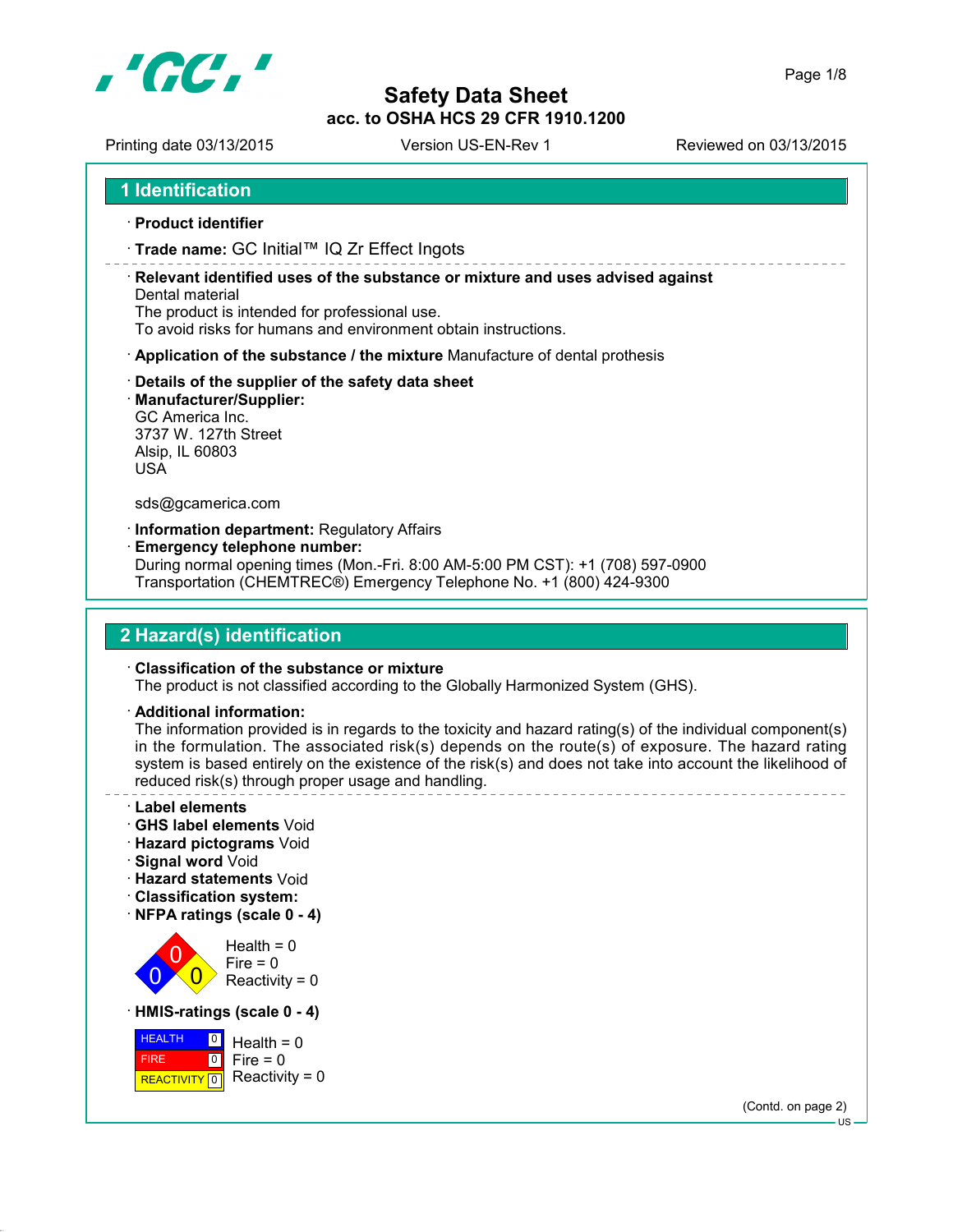(Contd. of page 1)

# **Safety Data Sheet acc. to OSHA HCS 29 CFR 1910.1200**

Printing date 03/13/2015 Version US-EN-Rev 1 Reviewed on 03/13/2015

## **Trade name:** GC Initial™ IQ Zr Effect Ingots

- **Other hazards**
- **Results of PBT and vPvB assessment**
- **PBT:** Not applicable.
- **vPvB:** Not applicable.

#### **3 Composition/information on ingredients**

- **Chemical characterization: Mixtures**
- **Description:** Mixture of the substances listed below with nonhazardous additions.
- **Dangerous components:** Void
- **Additional information:**

If a substance is marked with \*\*, then substance is a trade secret. This is allowed under OSHA's Hazard Communication Standard (HCS) as a trade secret and under GHS as Confidential Business Information (CBI).

#### **4 First-aid measures**

- **Description of first aid measures**
- **General information:**

No special measures required.

If symptoms persist consult doctor.

**After inhalation:**

Supply fresh air; consult doctor in case of complaints.

In case of unconsciousness place patient stably in side position for transportation.

**After skin contact:**

Rinse with warm water.

If symptoms persist consult doctor.

**After eye contact:**

Rinse opened eye for several minutes under running water. If symptoms persist, consult a doctor.

**After swallowing:**

Rinse out mouth and then drink plenty of water.

If symptoms persist consult doctor.

- **Information for doctor:**
- **Most important symptoms and effects, both acute and delayed** No further relevant information available.
- **Indication of any immediate medical attention and special treatment needed** No further relevant information available.

## **5 Fire-fighting measures**

- **Extinguishing media**
- **Suitable extinguishing agents:** CO2, extinguishing powder or water spray. Fight larger fires with water spray or alcohol resistant foam. Use fire fighting measures that suit the environment.
- **For safety reasons unsuitable extinguishing agents:** Water with full jet

#### **Special hazards arising from the substance or mixture**

Formation of toxic gases is possible during heating or in case of fire.

- **Advice for firefighters**
- **Protective equipment:** Wear self-contained respiratory protective device.

(Contd. on page 3)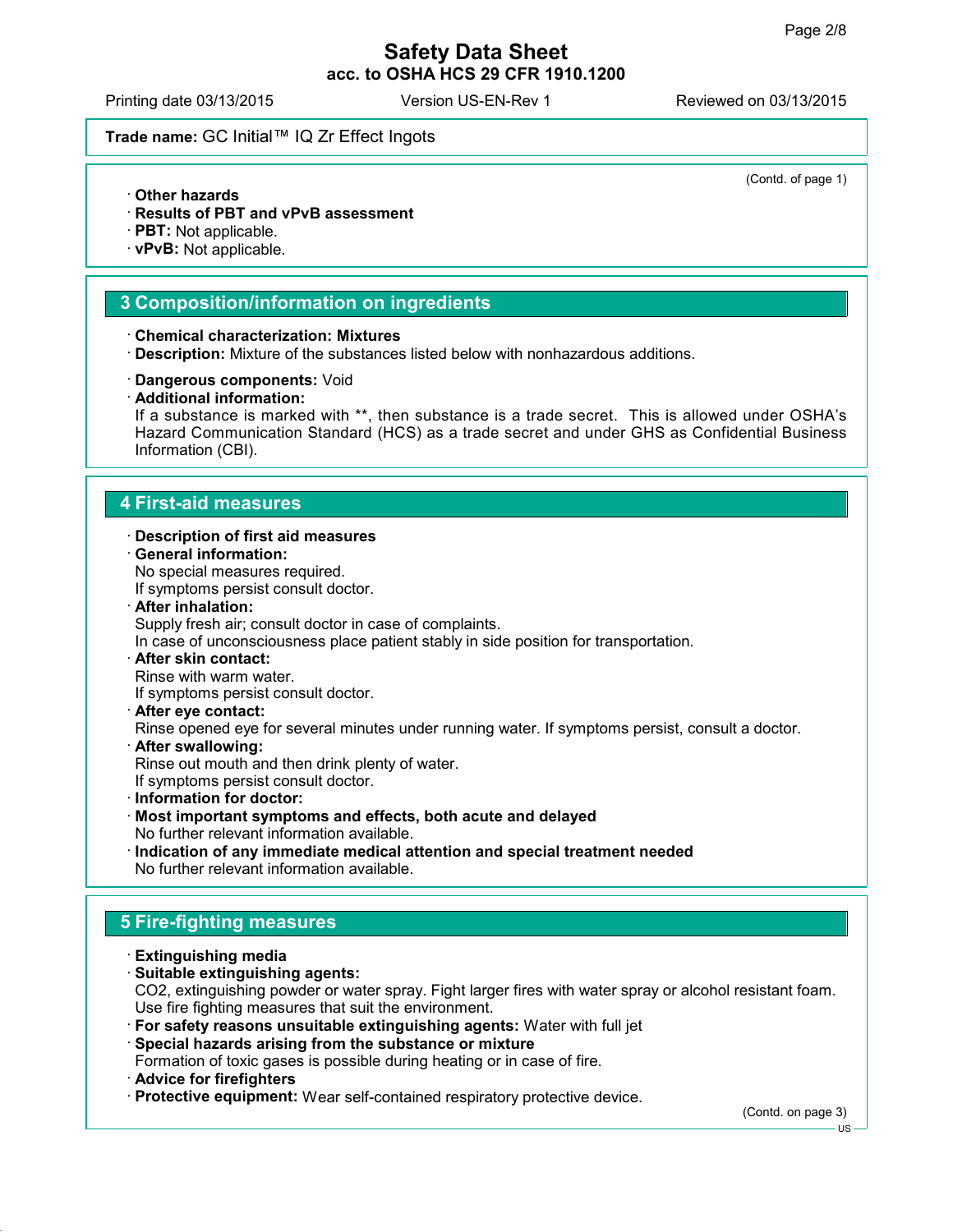Printing date 03/13/2015 Version US-EN-Rev 1 Reviewed on 03/13/2015

## **Trade name:** GC Initial™ IQ Zr Effect Ingots

**Additional information**

(Contd. of page 2)

Dispose of fire debris and contaminated fire fighting water in accordance with official regulations.

#### **6 Accidental release measures**

- **Personal precautions, protective equipment and emergency procedures** Remove persons from danger area.
- **Environmental precautions:** Do not allow product to reach sewage system or any water course. Inform respective authorities in case of seepage into water course or sewage system. Do not allow to penetrate the ground/soil. In case of seepage into the ground inform responsible authorities.
- **Methods and material for containment and cleaning up:** Pick up mechanically.

Dispose of the collected material according to regulations.

 **Reference to other sections** See Section 7 for information on safe handling. See Section 8 for information on personal protection equipment. See Section 13 for disposal information.

#### **7 Handling and storage**

**Handling:**

 **Precautions for safe handling** Observe instructions for use.

Prevent formation of dust.

Any deposit of dust which cannot be avoided must be regularly removed.

- **Information about protection against explosions and fires:** Dust can combine with air to form an explosive mixture.
- **Storage:**
- **Requirements to be met by storerooms and receptacles:**

Store only in unopened original receptacles.

- **Information about storage in one common storage facility:** Store away from foodstuffs.
- **Further information about storage conditions:** Observe instructions for use / storage.
- **Specific end use(s)** No further relevant information available.

## **8 Exposure controls/personal protection**

**Additional information about design of technical systems:** No further data; see item 7.

- **Control parameters**
- **Components with limit values that require monitoring at the workplace:**

The product does not contain any relevant quantities of materials with critical values that have to be monitored at the workplace.

- **Additional information:** The lists that were valid during the creation were used as basis.
- **Exposure controls**
- **Personal protective equipment:**
- **General protective and hygienic measures:**

The usual precautionary measures for handling chemicals should be followed. Do not inhale dust / smoke / mist.

(Contd. on page 4)

US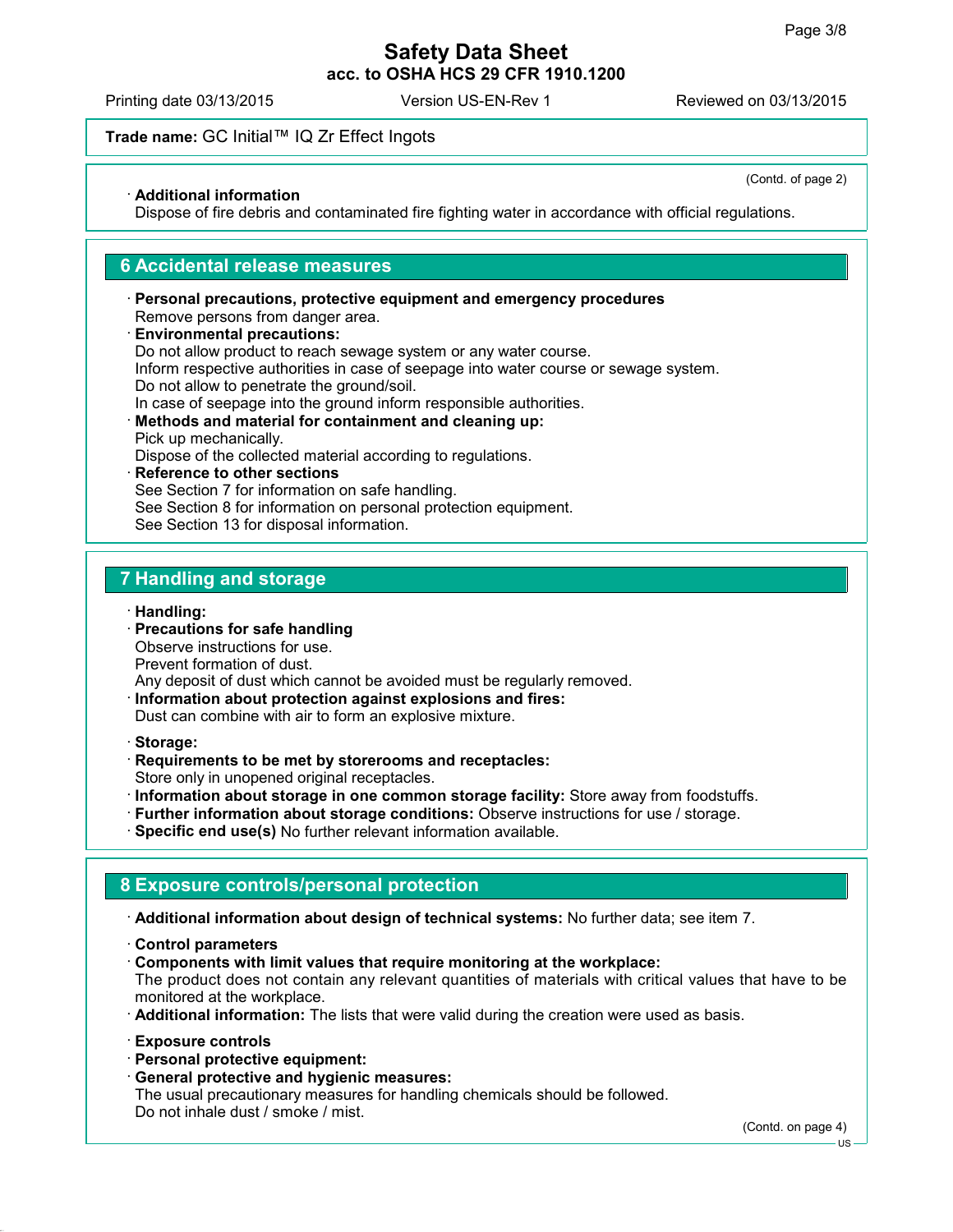Printing date 03/13/2015 Version US-EN-Rev 1 Reviewed on 03/13/2015

## **Trade name:** GC Initial™ IQ Zr Effect Ingots

(Contd. of page 3)

Wash hands before breaks and at the end of work.

- **Breathing equipment:** Suitable respiratory protective device recommended.
- **Protection of hands:** Protective gloves
- **Material of gloves**

The selection of the suitable gloves does not only depend on the material, but also on further marks of quality and varies from manufacturer to manufacturer. As the product is a preparation of several substances, the resistance of the glove material can not be calculated in advance and has therefore to be checked prior to the application.

#### **Penetration time of glove material**

The exact break through time has to be found out by the manufacturer of the protective gloves and has to be observed.

**Eye protection:** Safety glasses

| · Information on basic physical and chemical properties<br><b>General Information</b> |                                               |  |
|---------------------------------------------------------------------------------------|-----------------------------------------------|--|
| · Appearance:                                                                         |                                               |  |
| Form:                                                                                 | Solid                                         |  |
| Color:                                                                                | According to product specification            |  |
| · Odor:                                                                               | Characteristic                                |  |
| Odor threshold:                                                                       | Not determined.                               |  |
| · pH-value:                                                                           | Not applicable.                               |  |
| Change in condition                                                                   |                                               |  |
| <b>Melting point/Melting range:</b>                                                   | Undetermined.                                 |  |
| <b>Boiling point/Boiling range:</b>                                                   | > 999 °C (> 1830 °F)                          |  |
| · Flash point:                                                                        | Not applicable.                               |  |
| · Flammability (solid, gaseous):                                                      | Not determined.                               |  |
| · Ignition temperature:                                                               | Undetermined.                                 |  |
| · Decomposition temperature:                                                          | Not determined.                               |  |
| · Auto igniting:                                                                      | Product is not selfigniting.                  |  |
| Danger of explosion:                                                                  | Product does not present an explosion hazard. |  |
| <b>Explosion limits:</b>                                                              |                                               |  |
| Lower:                                                                                | Not determined.                               |  |
| Upper:                                                                                | Not determined.                               |  |
| · Vapor pressure:                                                                     | Not applicable.                               |  |
| · Density:                                                                            | Not determined.                               |  |
| · Relative density                                                                    | Not determined.                               |  |
| · Vapour density                                                                      | Not applicable.                               |  |
| <b>Evaporation rate</b>                                                               | Not applicable.                               |  |
| · Solubility in / Miscibility with                                                    |                                               |  |
| Water:                                                                                | Insoluble.                                    |  |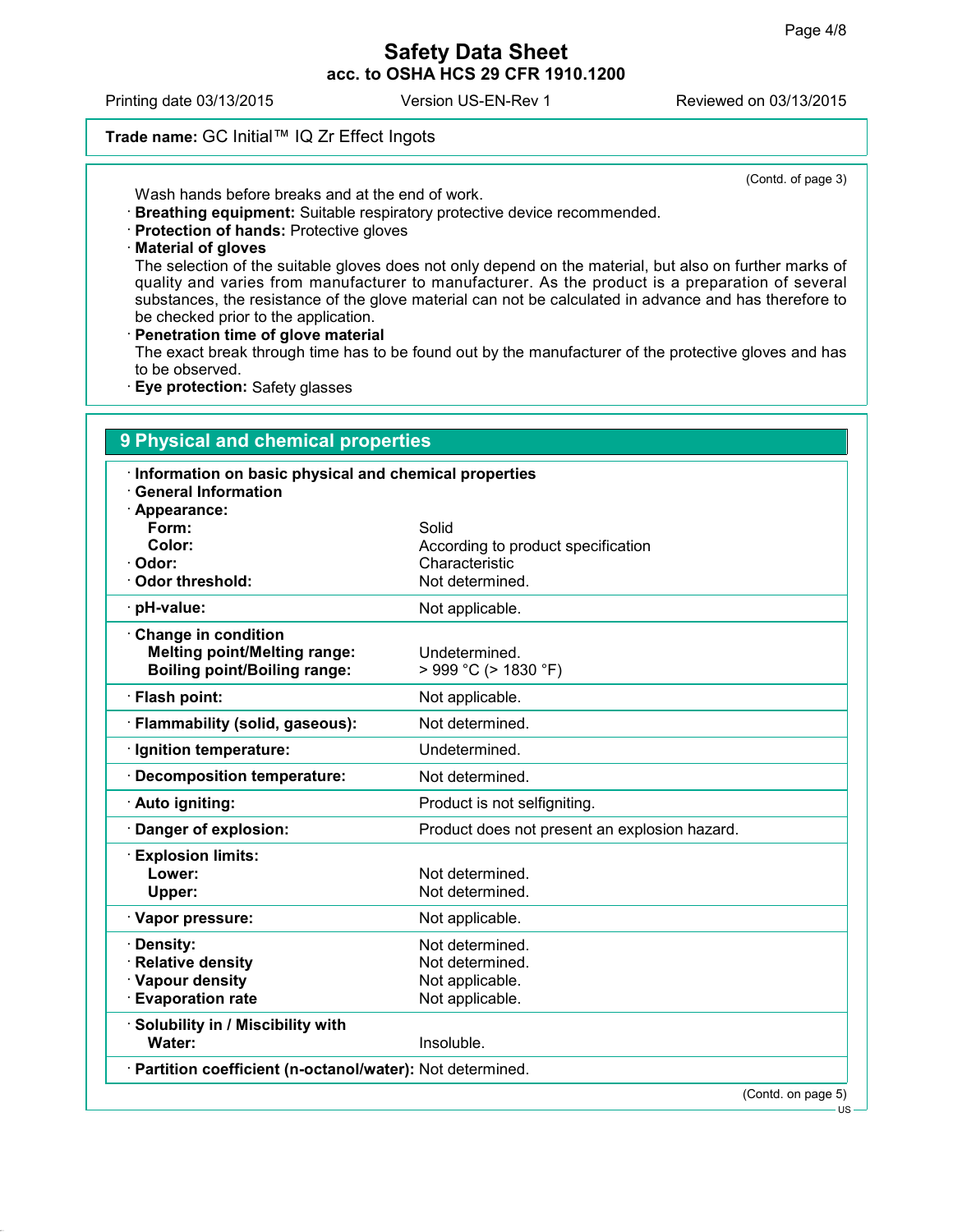Printing date 03/13/2015 Version US-EN-Rev 1 Reviewed on 03/13/2015

## **Trade name:** GC Initial™ IQ Zr Effect Ingots

|                          |                                            | (Contd. of page 4) |
|--------------------------|--------------------------------------------|--------------------|
| · Viscosity:             |                                            |                    |
| Dynamic:                 | Not applicable.                            |                    |
| Kinematic:               | Not applicable.                            |                    |
| Solvent content:         |                                            |                    |
| <b>Organic solvents:</b> | $0.0\%$                                    |                    |
| Solids content:          | 100.0%                                     |                    |
| ⋅ Other information      | No further relevant information available. |                    |

# **10 Stability and reactivity**

**Reactivity** No further relevant information available.

- **Chemical stability** Stable at ambient temperature.
- **Thermal decomposition / conditions to be avoided:** No decomposition if used according to specifications.
- **Possibility of hazardous reactions** No dangerous reactions known.
- **Conditions to avoid** No further relevant information available.
- **Incompatible materials:** No further relevant information available.
- **Hazardous decomposition products:** No dangerous decomposition products known.

#### **11 Toxicological information**

- **Information on toxicological effects**
- **Acute toxicity:**
- **LD/LC50 values that are relevant for classification:** No further relevant information available.
- **Primary irritant effect:**
- **on the skin:** No irritant effect.
- **on the eye:** No irritating effect.
- **Sensitization:** No sensitizing effects known.
- **Additional toxicological information:**

The product is not subject to classification according to internally approved calculation methods for preparations:

#### **Carcinogenic categories**

**IARC (International Agency for Research on Cancer)**

None of the ingredients is listed.

#### **NTP (National Toxicology Program)**

None of the ingredients is listed.

#### **OSHA-Ca (Occupational Safety & Health Administration)**

None of the ingredients is listed.

**Carcinogenic categories' legend:**

(Contd. on page 6)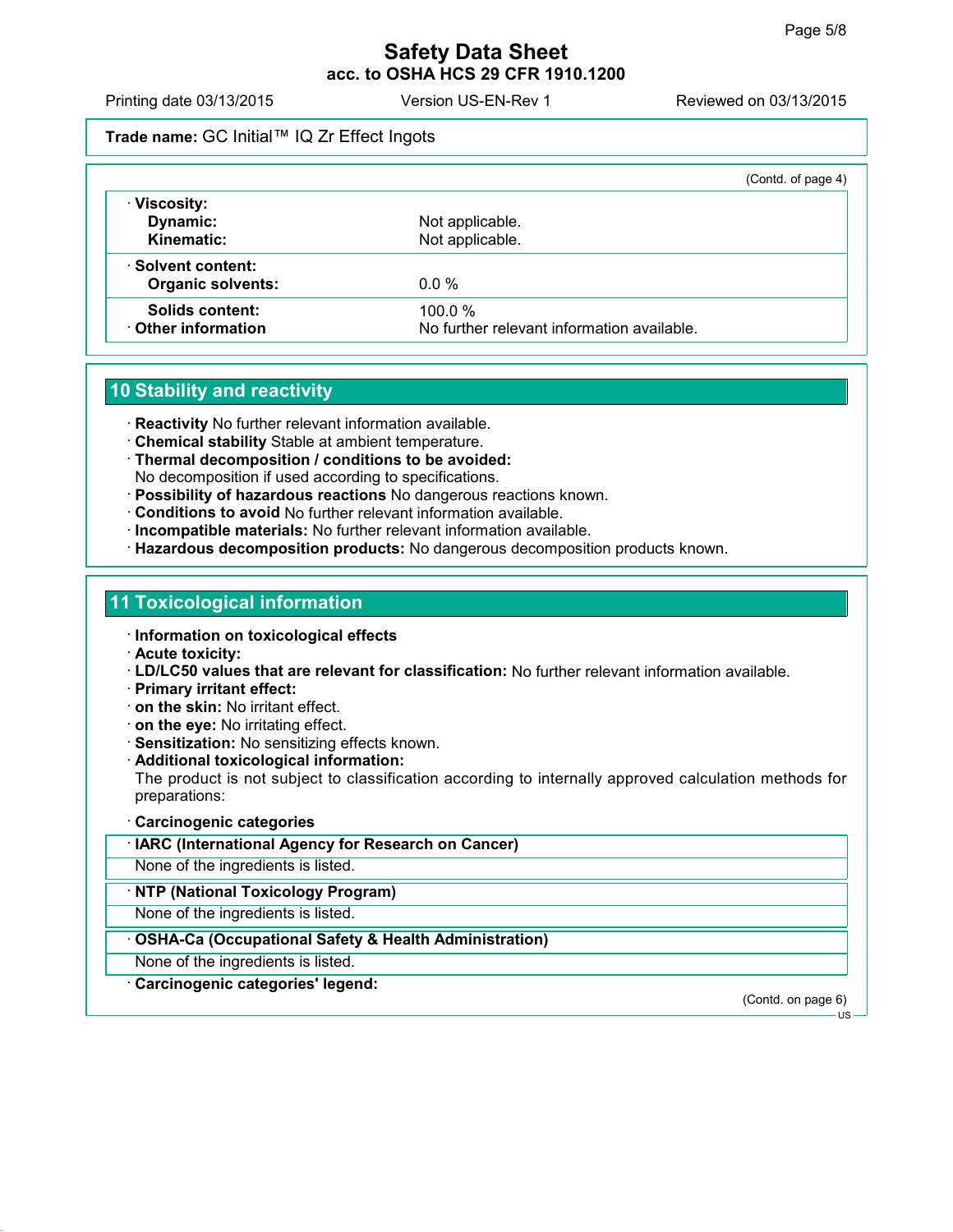Printing date 03/13/2015 Version US-EN-Rev 1 Reviewed on 03/13/2015

**Trade name:** GC Initial™ IQ Zr Effect Ingots

(Contd. of page 5)

IARC Group 1: The agent is carcinogenic to humans. IARC Group 2A: The agent is probably carcinogenic to humans. IARC Group 2B: The agent is possibly carcinogenic to humans. IARC Group 3: The agent is not classifiable as to its carcinogenicity to humans. IARC Group 4: The agent is probably not carcinogenic to humans. NTP K: Known to be human carcinogen. NTP R: Reasonably anticipated to be human carcinogen.

# **12 Ecological information**

#### **Toxicity**

- **Aquatic toxicity:** No further relevant information available.
- **Persistence and degradability** No further relevant information available.
- **Behavior in environmental systems:**
- **Bioaccumulative potential** No further relevant information available.
- **Mobility in soil** No further relevant information available.
- **Additional ecological information:**

#### **General notes:**

Water hazard class 3 (Self-assessment): extremely hazardous for water Do not allow product to reach ground water, water course or sewage system, even in small quantities. Danger to drinking water if even extremely small quantities leak into the ground.

- **Results of PBT and vPvB assessment**
- **PBT:** Not applicable.
- **vPvB:** Not applicable.
- **Other adverse effects** No further relevant information available.

# **13 Disposal considerations**

- **Waste treatment methods**
- **Recommendation:** Smaller quantities can be disposed of with household waste.
- **Uncleaned packagings:**
- **Recommendation:** Disposal must be made according to official regulations.

| · UN-Number                  |      |  |
|------------------------------|------|--|
| · DOT, ADR, ADN, IMDG, IATA  | Void |  |
| · UN proper shipping name    |      |  |
| · DOT, ADR, ADN, IMDG, IATA  | Void |  |
| · Transport hazard class(es) |      |  |
| · DOT, ADR, ADN, IMDG, IATA  |      |  |
| · Class                      | Void |  |
| · Packing group              |      |  |
| · DOT, ADR, IMDG, IATA       | Void |  |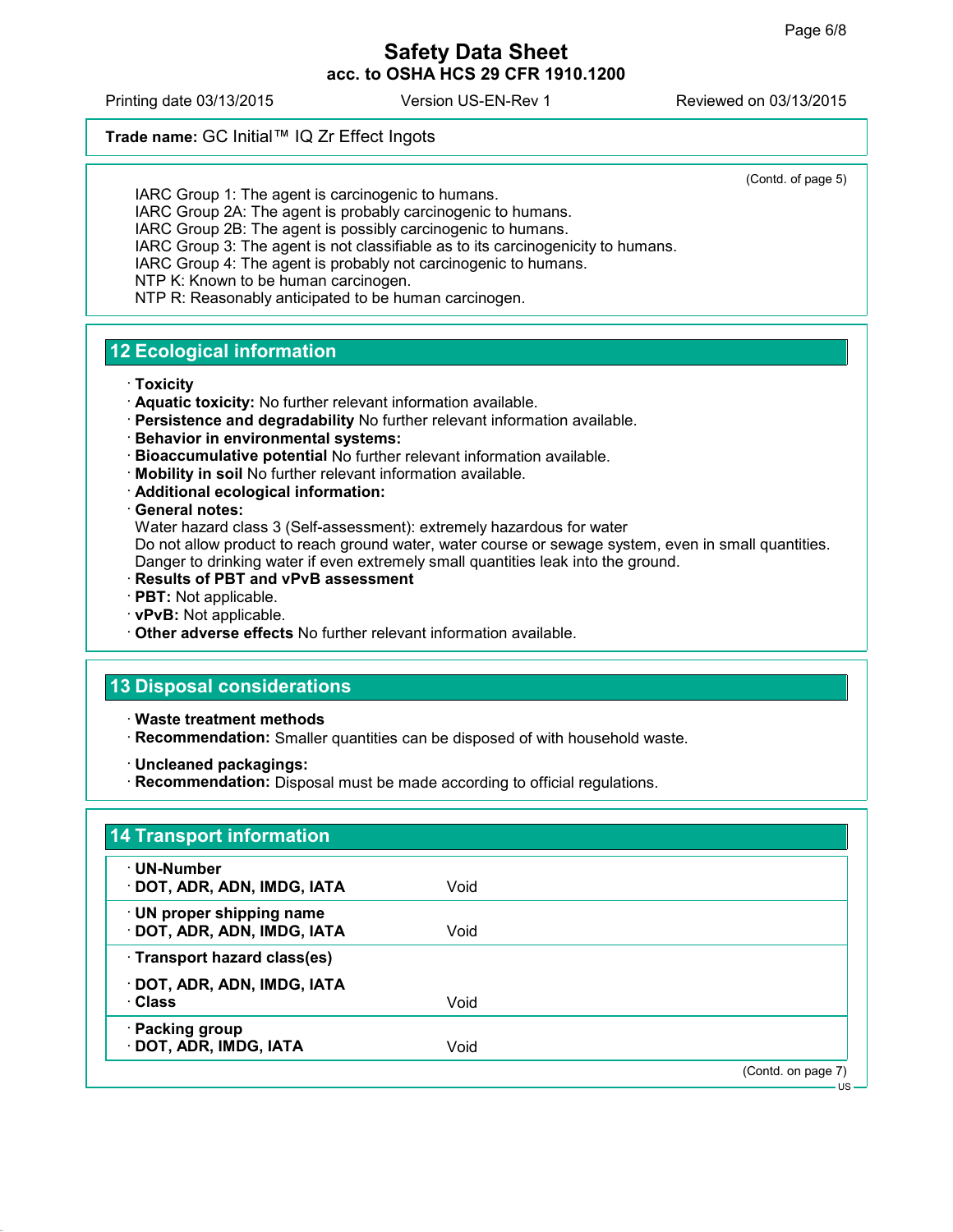Printing date 03/13/2015 Version US-EN-Rev 1 Reviewed on 03/13/2015

**Trade name:** GC Initial™ IQ Zr Effect Ingots

|                                            |                 | (Contd. of page 6) |  |
|--------------------------------------------|-----------------|--------------------|--|
| <b>Environmental hazards:</b>              |                 |                    |  |
| · Marine pollutant:                        | No              |                    |  |
| · Special precautions for user             | Not applicable. |                    |  |
| Transport in bulk according to Annex II of |                 |                    |  |
| <b>MARPOL73/78 and the IBC Code</b>        | Not applicable. |                    |  |
| · UN "Model Regulation":                   |                 |                    |  |

## **15 Regulatory information**

 **Safety, health and environmental regulations/legislation specific for the substance or mixture SARA (Superfund Amendments and Reauthorization Act)**

**Section 355 (extremely hazardous substances):**

None of the ingredient is listed.

**Section 313 (Specific toxic chemical listings):**

None of the ingredients is listed.

**TSCA (Toxic Substances Control Act):**

glass, oxide, chemicals

**Carcinogenic categories**

**EPA (Environmental Protection Agency)**

None of the ingredients is listed.

**TLV (Threshold Limit Value established by ACGIH)**

None of the ingredients is listed.

**NIOSH-Ca (National Institute for Occupational Safety and Health)**

None of the ingredients is listed.

**GHS label elements** Void

**Hazard pictograms** Void

**Signal word** Void

**Hazard statements** Void

**Chemical safety assessment:** A Chemical Safety Assessment has not been carried out.

# **16 Other information**

**Department issuing SDS:** Regulatory Affairs

 **Contact:** Regulatory Affairs Telephone No. +1 (708) 597-0900 sds@gcamerica.com

**Date of preparation / last revision** 03/13/2015 / -

 **Abbreviations and acronyms:** GHS: Globally Harmonized System of Classification and Labelling of Chemicals HCS: Hazard Communication Standard (USA) MSDS: Material Safety Data Sheet SDS: Safety Data Sheet ADN: Accord européen relatif au transport international des marchandises dangereuses par voies de navigation intérieures (European Agreement Concerning the International Carriage of Dangerous Goods by Inland Waterways)

(Contd. on page 8)

 $\overline{18}$